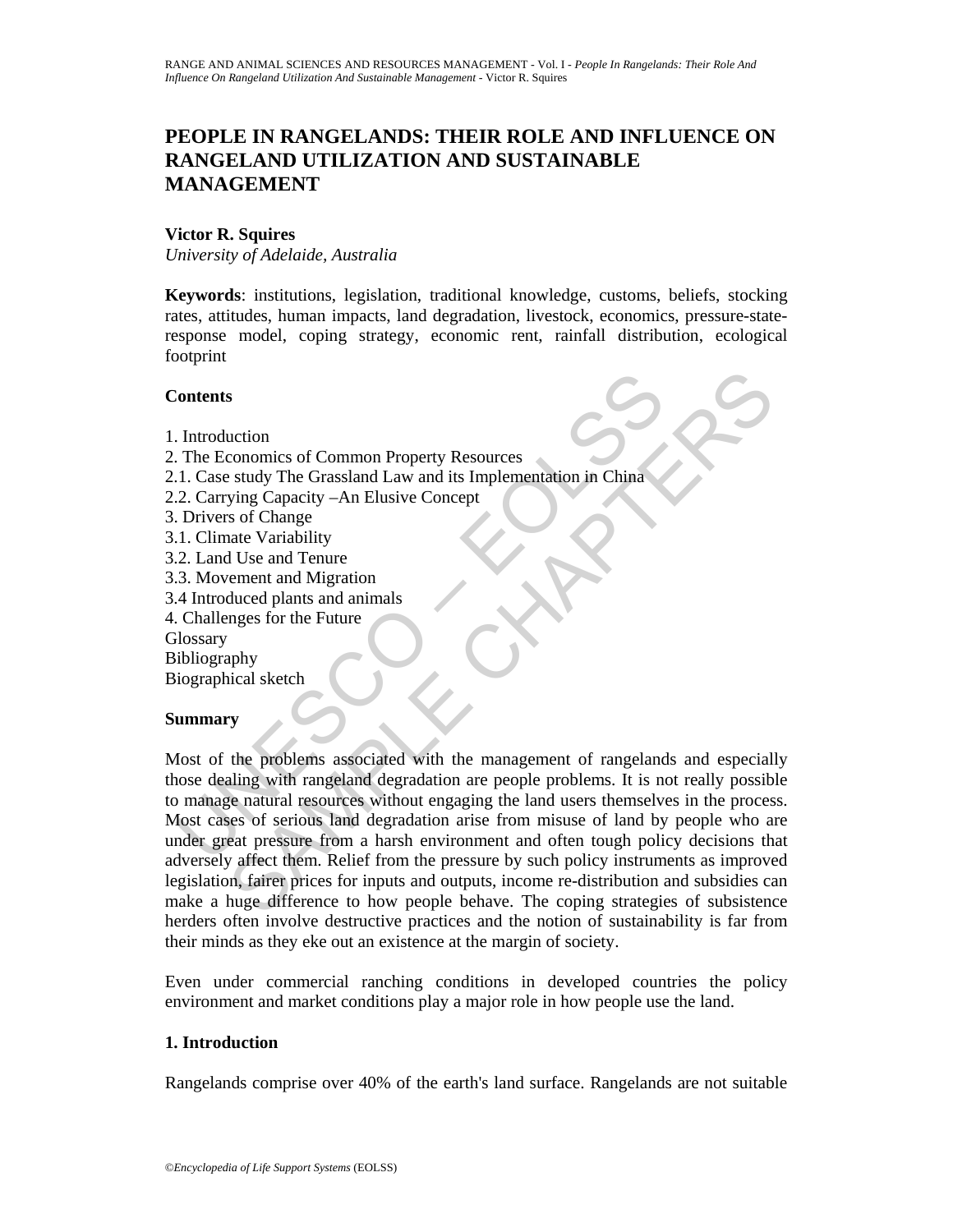for cultivation because of low and erratic precipitation, rough topography, poor drainage, or cold temperatures. As one of the most prevalent land systems on the planet, rangelands are critical habitats for myriad plant and animal species and form many of the world's watersheds. Rangelands are those parts of the world where pastoral people graze native and domestic animals on native vegetation. But rangelands resources are also utilized by people who harvest products including water, fossil fuels, mineral ores and other saleable commodities as well as "invisible' *ecosystem services* (Table 1).

| <b>Provisioning</b>                                                                                                                                                               | <b>Regulating</b>                                                                                                                                                                                                                                                                                                                                                                                                                                                                                                                                                                                                                                                                                                                                                                                                                                                     | <b>Cultural</b>                                                                                                                                       |
|-----------------------------------------------------------------------------------------------------------------------------------------------------------------------------------|-----------------------------------------------------------------------------------------------------------------------------------------------------------------------------------------------------------------------------------------------------------------------------------------------------------------------------------------------------------------------------------------------------------------------------------------------------------------------------------------------------------------------------------------------------------------------------------------------------------------------------------------------------------------------------------------------------------------------------------------------------------------------------------------------------------------------------------------------------------------------|-------------------------------------------------------------------------------------------------------------------------------------------------------|
| Goods produced or provided<br>by ecosystems<br>Food<br><b>Fresh water</b><br><b>Wood fuel</b><br><b>Timber</b><br><b>Fiber</b><br><b>Biochemicals</b><br><b>Genetic resources</b> | Benefits obtained from regulation Non-material benefits<br>of ecosystem processes<br><b>Climate regulation</b><br><b>Disease regulation</b><br><b>Flood regulation</b><br><b>Water purification</b>                                                                                                                                                                                                                                                                                                                                                                                                                                                                                                                                                                                                                                                                   | obtained from ecosystems<br><b>Spiritual</b><br><b>Inspirational</b><br>٠<br><b>Aesthetic</b><br>٠<br>Educational<br>$\bullet$<br><b>Recreational</b> |
| Soil formation & conservation<br>Nutrient cycling<br>Primary production<br><b>Supporting biodiversity</b>                                                                         | <b>Supporting Services necessary for production of other services</b>                                                                                                                                                                                                                                                                                                                                                                                                                                                                                                                                                                                                                                                                                                                                                                                                 |                                                                                                                                                       |
|                                                                                                                                                                                   | Table 1. The benefits people derive from ecosystem services fall under three main<br>categories.<br>lealthy ecosystems provide vital services such as water flows, nutrient cycling an<br>iomass production which underpin rural livelihoods (Table 1). As ecosystems becom<br>egraded, their capacities to deliver such services are undermined. Furthermore, health<br>cosystems buffer against extreme weather events such as recurrent droughts an<br>oods. These capabilities are undermined as ecosystems are degraded by lan<br>egradation. The relationships between land use and ecosystems are dynamic as usage<br>atterns shift and ecosystems evolve. Every land use option we consider has associate<br>onsequences for ecosystems and livelihoods and the resilience of ecosystems has<br>gnificant bearing on what land uses are viable in the future. |                                                                                                                                                       |
|                                                                                                                                                                                   | luman security in rural areas is therefore a growing concern due to their vulnerabilit<br>ecological changes. However, human security is also impacted by economic change<br>acreasing commercialization and specialization of agriculture have pointed to concerr<br>get small farmer/herder households may be left out of the growth process unles                                                                                                                                                                                                                                                                                                                                                                                                                                                                                                                  |                                                                                                                                                       |

Table 1. The benefits people derive from ecosystem services fall under three main categories.

Human security in rural areas is therefore a growing concern due to their vulnerability to ecological changes. However, human security is also impacted by economic changes; increasing commercialization and specialization of agriculture have pointed to concerns that small farmer/herder households may be left out of the growth process unless specifically empowered to effectively participate and benefit from it.

Both human activity and natural events have an impact on the biophysical resources of ecosystems. These activities and events include grazing of livestock, wildlife; seasonal events; wildfires; introduction of exotic plants and animals; land clearing; and changes to land use. It is clear to many, that humans are keystone species within all the world's rangelands. Human (managerial) actions affect the survival probabilities of the key species of an ecological-economic system. In turn, the well-being of these species translates into the well-being or the resilience of the underlying ecological-economic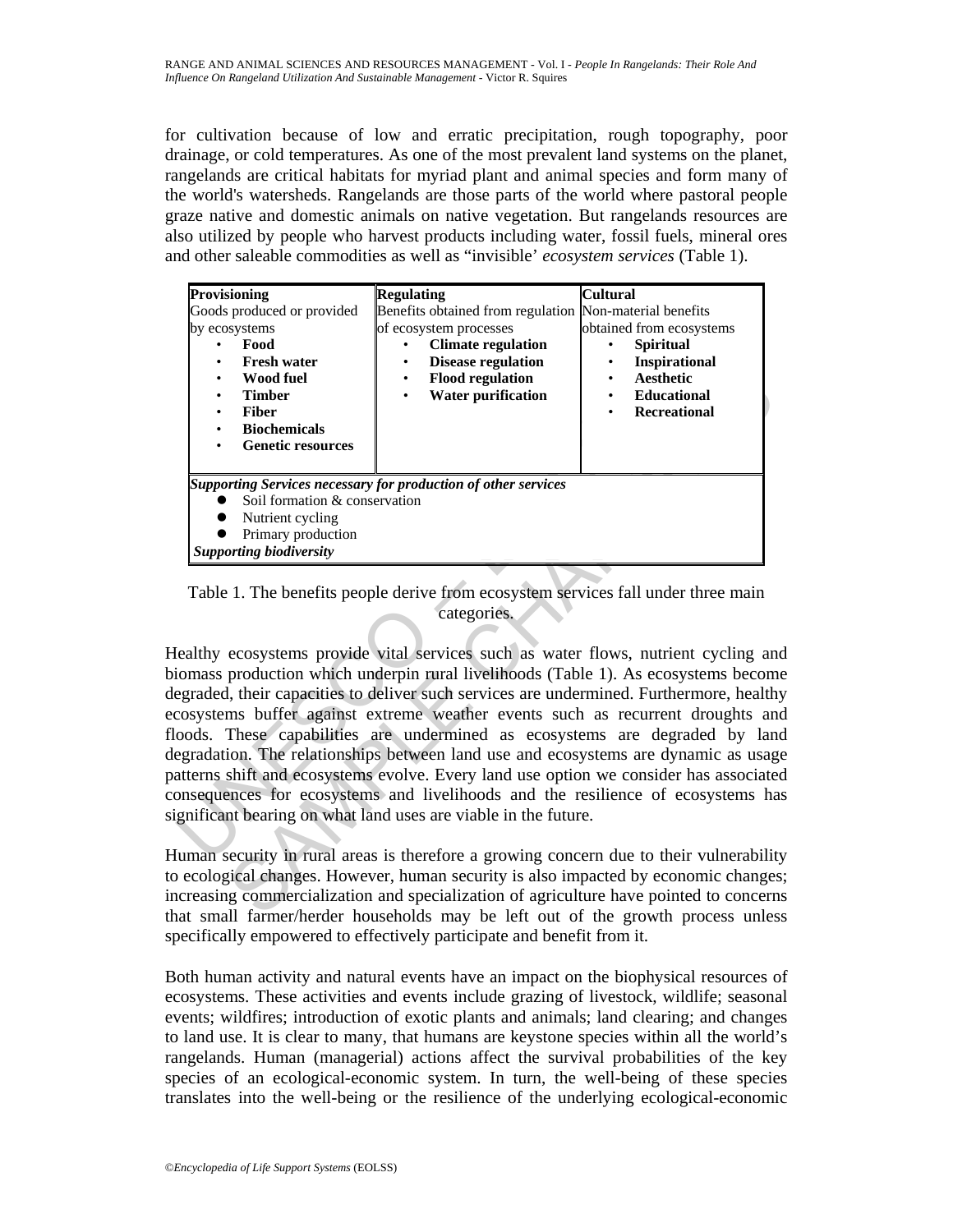system. Decisions taken about land use, the number, livestock species to use, season of use and stocking density will have profound and far-reaching effects on the stability, and ultimately, the sustainable use of rangelands.

Realization of the importance of these decisions has led to the concept of "ecological footprints" (Pastore and Giampietro, 2000) that seek to characterize the impact on households, on the local community and the broader region. An amoeba diagram has been used to characterize the ecological footprint of a typical subsistence farming/herding situation (Figure 1).





Enormous varieties of human communities live in and depend directly upon rangelands for their livelihood; many others rely on the rangelands for recreation and for its spiritual values. Today many land use strategies and methods are no longer suitable in the face of economic and political changes and because of population growth and the trend for nomadic pastoralists to become sedentary. Other factors frequently identified as contributing to desertification and preventing sustainable natural resources management are: lack of legal security for land users, land tenure issues, lack of technical expertise, and unfavorable global economic factors (notably world trade conditions).

Wars, political upheaval and other human-induced catastrophes also contribute to processes of land degradation in some countries e.g. Afghanistan and some Central Asian countries. These developments have led *inter alia* to soil exhaustion, overgrazing and deforestation, thus placing in jeopardy the future of the productive natural resources base.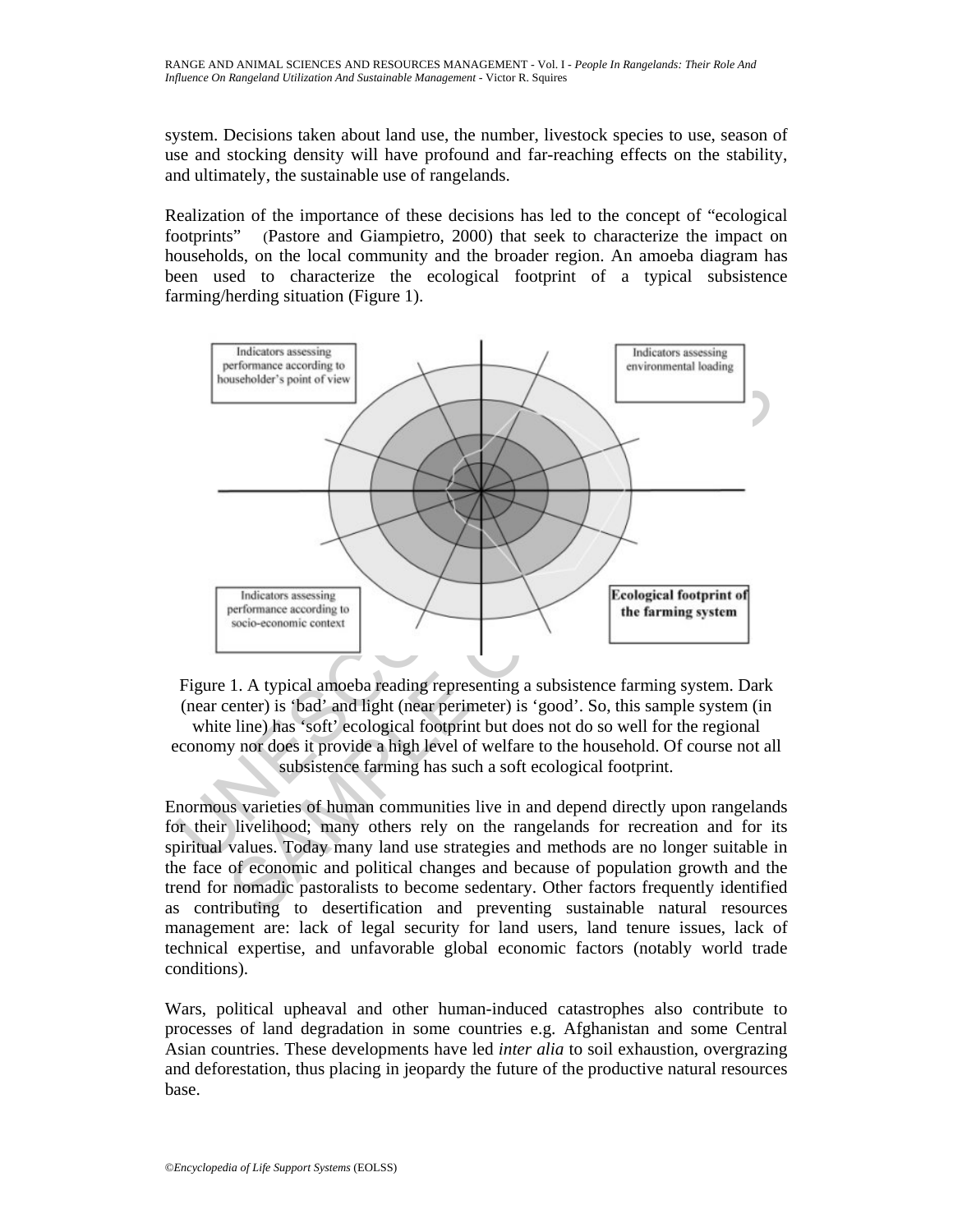### **2. The Economics of Common Property Resources**

It is important to realize that rangeland resources in developing countries provide more than just forage for livestock. In practice, they provide foods, fuels, medicines and building materials on which poor people depend. Current trends in many areas of the world show that livestock raising is steadily eroding these communal rangelands, "grassland" and "forest" resources to the advantage of richer stock owners, farmers and at the expense of the poorest groups.

The socio-economic changes that profoundly affect herder communities are both effects and causes of the degradation of grasslands (Table 2). The coherence and homogeneity of herder communities have disintegrated as new employment opportunities and production practices widen income differentials between households and disperse economic interests and labor resources among many sectors besides livestock.

| economic interests and labor resources among many sectors besides livestock.                                                                                                | production practices widen income differentials between households and disperse |  |  |
|-----------------------------------------------------------------------------------------------------------------------------------------------------------------------------|---------------------------------------------------------------------------------|--|--|
|                                                                                                                                                                             |                                                                                 |  |  |
| Nature of change                                                                                                                                                            | <b>Impacts</b>                                                                  |  |  |
| Forced migrations of herders expelled by drought                                                                                                                            | Increased risk of land degradation in areas to                                  |  |  |
| and desertification                                                                                                                                                         | which they migrate                                                              |  |  |
| Increased livestock raising by farmers as there is                                                                                                                          | Increased risk of over exploitation of grazing                                  |  |  |
| reduction in traditional exchanges with herders.                                                                                                                            | lands farmers share with herders                                                |  |  |
| Ecological crises have<br>seen the transfer of                                                                                                                              | Increase in the number of paid shepherds who are                                |  |  |
| livestock ownership to major absentee owners                                                                                                                                | not motivated to conserve rangeland resources                                   |  |  |
| Shifts in herd composition and choice of species                                                                                                                            | More goats with higher survival potential and                                   |  |  |
|                                                                                                                                                                             | greater stress on forage plants                                                 |  |  |
| Traditional knowledge and is being eroded as is                                                                                                                             | Less care taken with rangeland conservation                                     |  |  |
| the structure of herder communities                                                                                                                                         |                                                                                 |  |  |
| Change in relations between herders and farmers                                                                                                                             | Cessation of manuring of farmlands by animals of                                |  |  |
|                                                                                                                                                                             | the herders and the use of crop residues as a                                   |  |  |
|                                                                                                                                                                             | fodder supplement                                                               |  |  |
| Higher reliance on off-farm employment and the                                                                                                                              | Labor shortages for rangeland management, more                                  |  |  |
| cash economy                                                                                                                                                                | emphasis on education                                                           |  |  |
| Markets for livestock products have altered<br>considerably.                                                                                                                | Change in herd composition and age structure                                    |  |  |
| Table 2. Socio-economic changes that affect rangeland in many developing countries<br>During the second half of the $20th$ century, several factors have combined to weaken |                                                                                 |  |  |
|                                                                                                                                                                             |                                                                                 |  |  |
| indigenous rangeland management institutions and resource-sharing arrangements,                                                                                             |                                                                                 |  |  |
| while constraining herd mobility that permitted sustainable livestock production at                                                                                         |                                                                                 |  |  |
| adequate subsistence levels. Throughout the last half of $20th$ century, expanding human                                                                                    |                                                                                 |  |  |
| populations have led to an increase in cropped areas (often new irrigation                                                                                                  |                                                                                 |  |  |
| developments) at the expense of grazing land. Typically the rangelands suffered from                                                                                        |                                                                                 |  |  |

During the second half of the  $20<sup>th</sup>$  century, several factors have combined to weaken indigenous rangeland management institutions and resource-sharing arrangements, while constraining herd mobility that permitted sustainable livestock production at adequate subsistence levels. Throughout the last half of  $20<sup>th</sup>$  century, expanding human populations have led to an increase in cropped areas (often new irrigation developments) at the expense of grazing land. Typically the rangelands suffered from increased pressure on grazing and browse together with accelerated degradation and desertification.

In 1954 H. Scott Gordon wrote that " .... most of the problems associated with the words *conservation* or *depletion* or *over exploitation* in the rangelands are, in reality, manifestations of the fact that the natural resources of the rangelands yield little or no economic rent (Economic rent refers to relative value of land closer or further from the urban centre or some other strong economic foci. There is gradient based on the likely economic return from a unit of investment.)."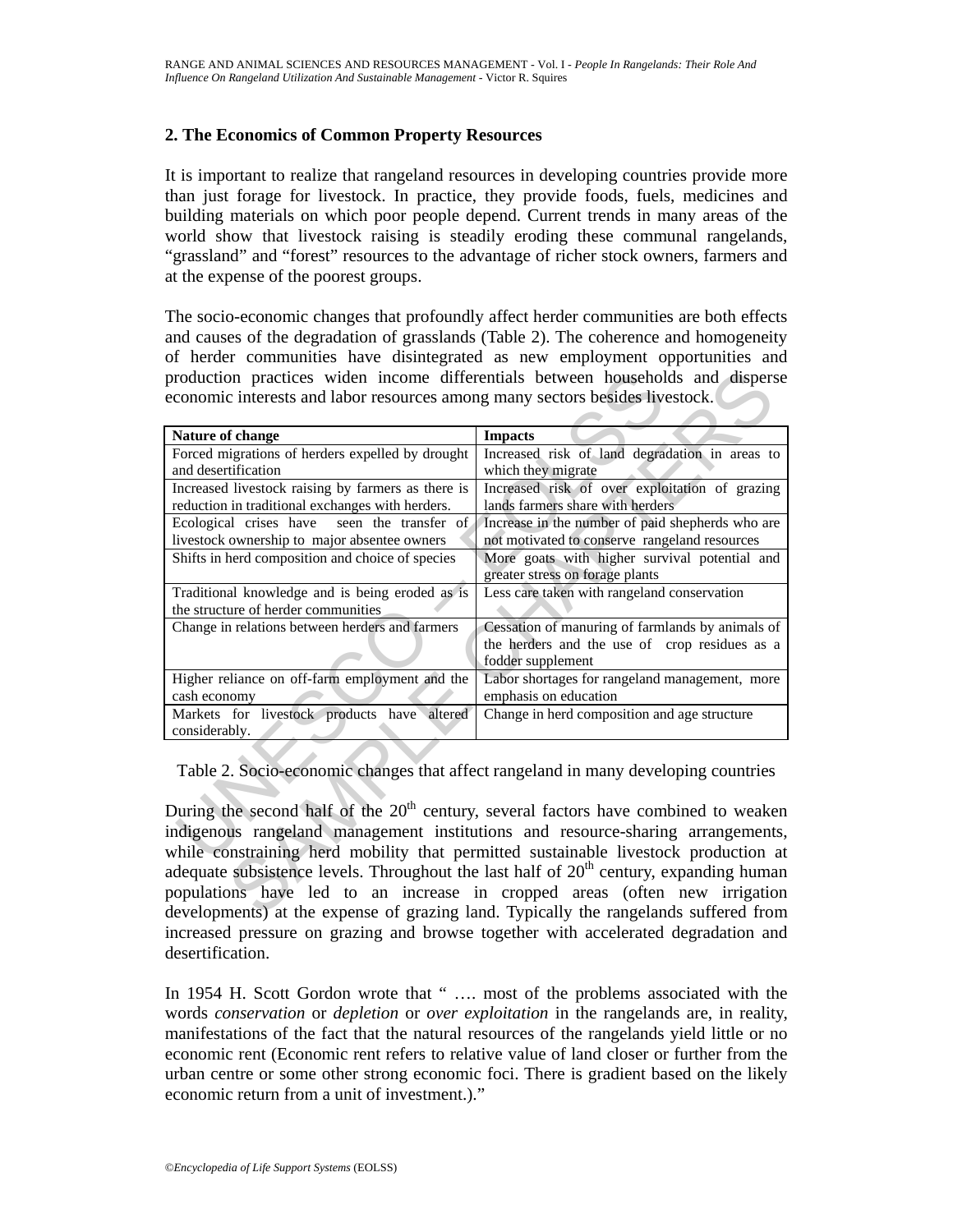The simplified version of Ricardian rent gradient model (Figure 2) may be a useful model. It acknowledges that returns per ha of land are highest in the urban areas and least in the desert margins. Where society cannot reap enough rewards there is little or no investment.

Livestock production on rangelands in many parts of the world is an activity on residual lands. Unlike agricultural systems in the wetter regions, pastoral systems are characterized by a true collaboration with nature rather than a control over nature. Raising livestock lies at the outer end (5-6) of the economic rent spectrum; i.e., where the return per ha (\$ per ha) is lowest (Figure 2). Within this livestock raising subspectrum, commercial ranching more commonly occurs in the moister, more reliable part (4-5). Semi-nomadic, transhumant and other more traditional systems based on migration of livestock and the people who depend on them, occur at the extreme end of this economic rent spectrum in the most marginal areas (5-6). There is a strong correlation between the 'rate of return from each ha of land' and the rainfall regime. Two factors are critical – the actual amount of rainfall and its variability. Generally, the lower the mean annual rainfall, the higher the variability and the greater the risk.



Figure 2. There is a gradient in economic rent from the urban land (far right) through to wasteland. Much traditional pastoralism/herding occupies land in the region of 5 to 6

Starting at the extreme extensive margin (point 6) it can be seen that the economic value of the land and its related natural resources is so low as not to justify any management regime. That is, the per-unit cost exceeds the social value. Such lands and their associated resources would be under a regime of open access (Under common property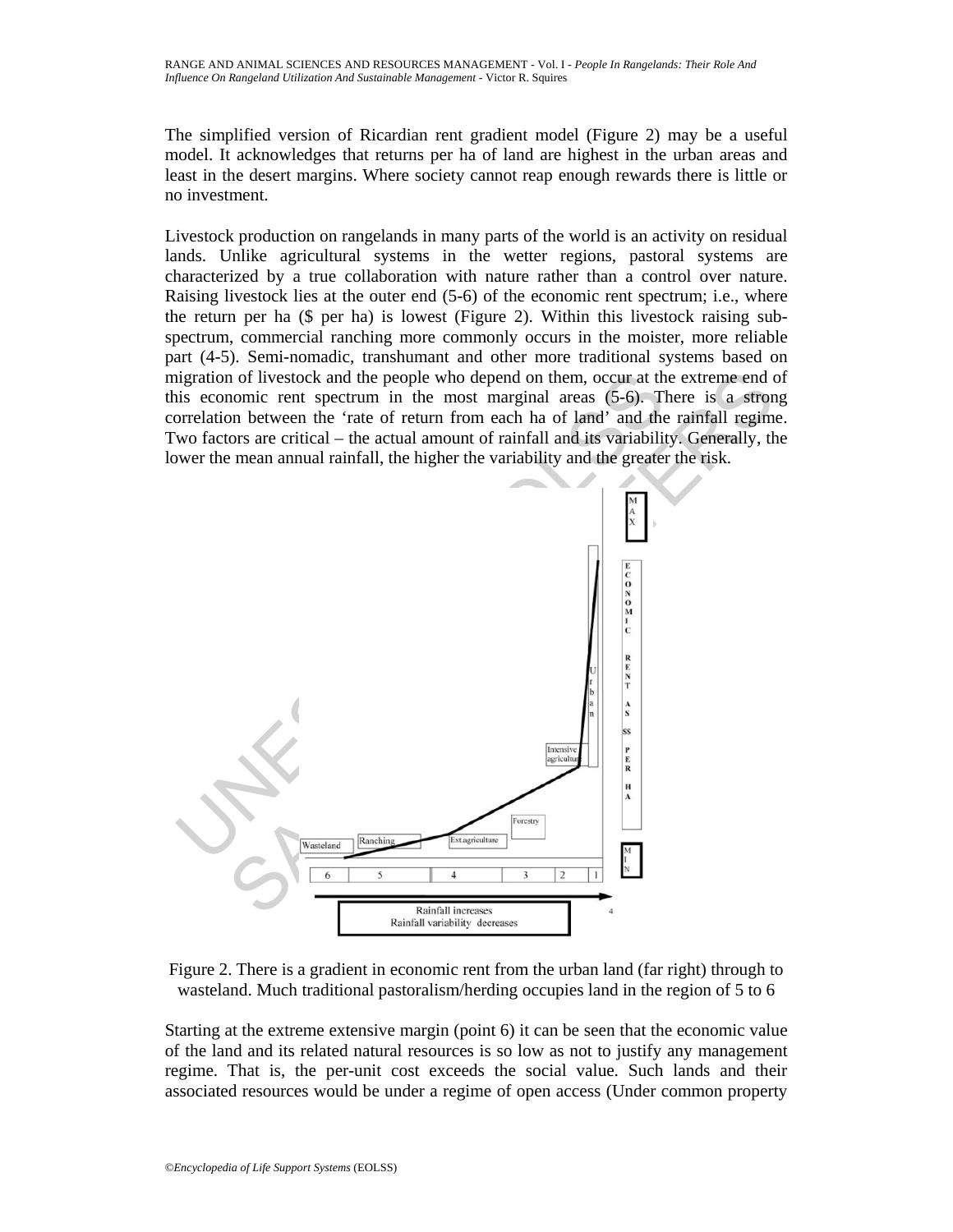regimes usage and access rights accrue to specified groups or communities of people. Non members are excluded. Sets of rules define the rights and duties of members and non-members with regards to access, as well as use and management.). Therefore any use, no matter how destructive, was less harmful than the costs necessary to preclude it. Between points 6 and 5 there would be an open access regime over the land and its related resources. At points 4 to 5 the economic value of the land as evidenced by the rent gradient, is sufficient to warrant some management. Here society develops an institutional structure that is adequate to manage the benefit stream from the land and its related natural resources (See *Range and Animal Sciences and Resources Management*).

One of the wider problems of rangeland development is that insufficient value is attributed to the forage. The removal of vegetation from the ecosystem is likely to reduce its productivity or amenity generally—at a cost to humans. The dramatic increase in dust storms in China, Mongolia and in the Sahel is one such result of over exploitation of rangelands. If land degradation proceeds too far there is little or no forage to be harvested (grazed or browsed). It is axiomatic that the objective of rangeland management should be a "sustainable take" from the stock of resources (See *Range and Animal Sciences and Resources Management*). But, there is need to define sustainable take in the context of rangelands in the highly variable environment of much of Africa, and middle and central Asia.

relative its productivity or amenity generally—at a cost to human<br>crease in dus storms in China, Mongolia and in the Sahel is one su<br>syploitation of rangelands. If land degradation proceeds too far the<br>prage to be harveste is productivity or amenity generally—at a cost to humans. The dramation of ranguial in dust storms in China, Mongolia and in the Sahel is one such result of over the same and in the Sahel is one such result of over a high Two contrasting and partly contradictory influences are at play here. In the commons, it is *competition among herders to maximize their individual share* that leads to over exploitation of rangeland resources. But it is the *individual's personal assessment of the value of resource harvested* now *compared with the value of livestock products that might be produced in* the future *as a result of not taking the forage now,* which results in over exploitation. These financial realities of human behavior are highly significant to the future of most rangelands, and to the instruments we might seek to preserve them. The best way to illustrate this is to analyze a Case study from China.

# **2.1. Case study The Grassland Law and its Implementation in China**

Grassland is term commonly used in China to describe rangelands. Grasslands may in fact be shrub lands or even desert margins. Inflexible, imported notions of 'carrying capacity' and appropriate stocking rates have helped inspire the *Grassland Law*. The *Grassland Law* as formulated in the mid-1980s was based on the assumption that desert grasslands in NW China were deteriorating due to lack of stewardship. Its implementation has been aimed at reducing livestock numbers and constraining herd mobility. Pastures have been allocated to the individual households and large areas were demarcated (sometimes using fences). The purpose was to convert a traditional herder way of life into an "efficient" livestock enterprise. This was based on the assumption that a simple change in land use rights would facilitate a shift from subsistence to market-oriented behavior. However, little effort has been made by government agencies to monitor the impacts of such policies on either the environment or the people affected. The impact of the implementation has been studied and the outcomes have not always been favorable.

There are a number of propositions arise from the implementation of the *Grassland Law*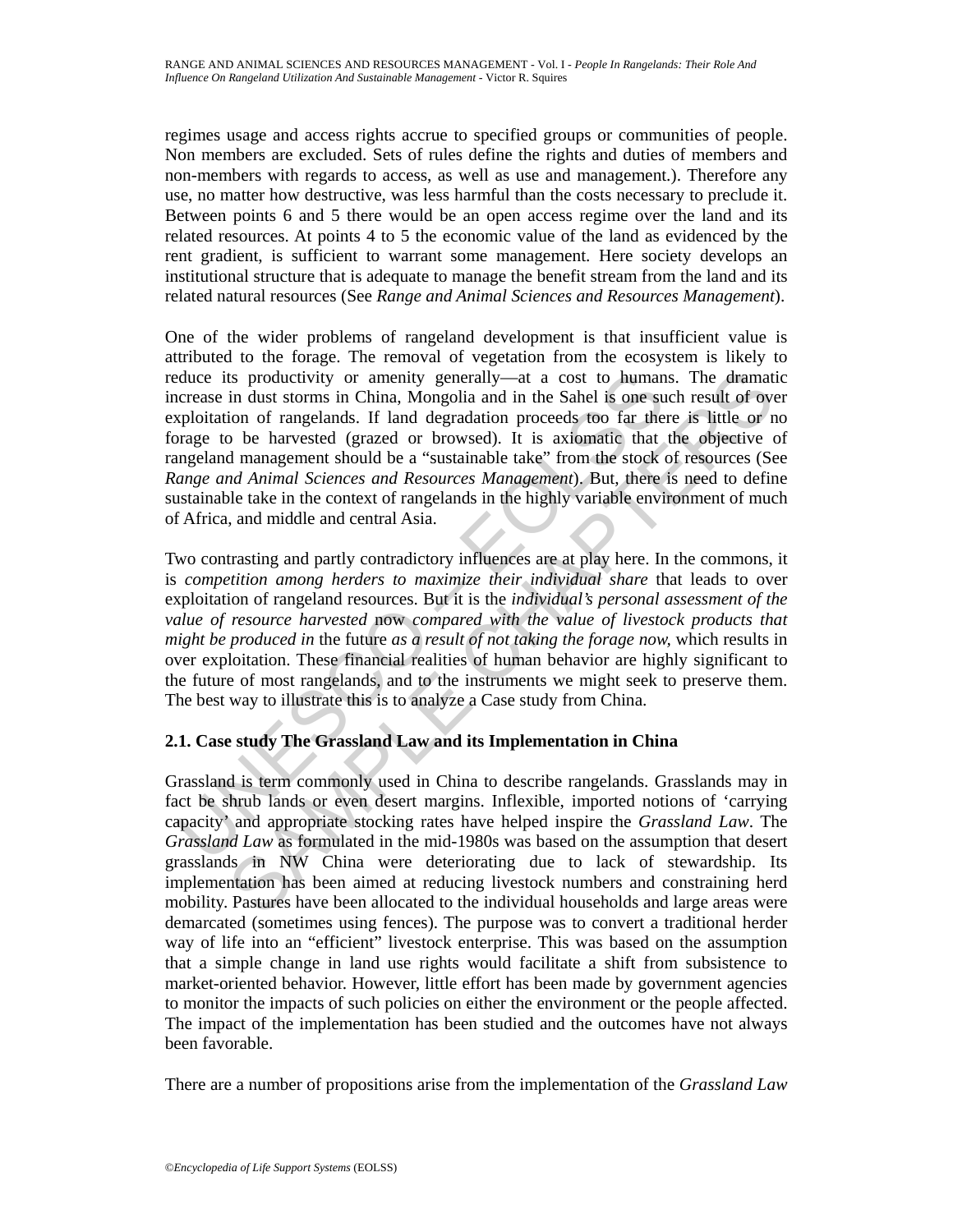#### in N and NW China.

#### *Proposition 1*: *Traditional indigenous herding systems were misunderstood.*

Much of the land was grazed as common property. Under common property regimes usage and access rights accrue to specified groups or communities of people. Non members are excluded. Sets of rules define the rights and duties of members and nonmembers with regards to access, as well as use and management. The common property and access regimes that had previously accompanied wide ranging herd movements, including transhumance, were misinterpreted as destructive, open access situations where no resource management regime applies and no property rights are recognized. Enclosure of the rangeland, restricting herds and their owners to limited areas, was seen as the solution. Typically a residue of 'communal' rangeland remained to carry the livestock not included in such schemes. This residual land suffered extra pressure from grazing and browse, often leading to accelerated degradation. Unfortunately this often reinforced the arguments of those who claimed the communal rangeland management was environmentally destructive.

### *Proposition 2*: *The behavior of herders is rational*

The behavior and rationale of the herders are dictated first and foremost by and awareness of the realities of the marginal landscape in which they live, a landscape that has sustained their way of life for centuries. A rapid conversion to a new mode of thinking and living cannot take place without resulting in substantial socioeconomic and ecological consequences.

# *Proposition 3*: *If regulations change, herders do not change their own behavior in response*.

s the solution. Typically a residue of 'communal' rangeland remaintivestock not included in such schemes. This residual land suffered ex-<br>razing and browse, often leading to accelerated degradation. Unfortunating<br>razing ma bution. Typically a residue of 'communal' rangeland remained to carry the not included in such combass. This residual land suffred extra pressure from the and such and browse, often leading to accelerated degradation. Unfo There is an expectation that introduction of a new regulation to control some aspect of a grazing will have a particular, predictable effect on the behavior of the herders. There is evidence, however, in both commercial and non-commercial (subsistence) herding, that herders change their behavior to minimize the effect of regulations without necessarily acting illegally. This is simply an extension of the cunning applied—in its nonpejorative sense—to the natural factors in herding. It is distinct from known illegal behavior. If, for example, a limit is placed on the number of livestock that might be held by an individual or household; the herders (often the richer ones) simply increased the *number* of herds by notionally assigning livestock to relatives or to paid shepherds, and the overall livestock population can rise. There are other examples of schemes intended to remove "excess" livestock in which total livestock population has increased as a result of changes in the behavior of herders and herding practices.

### *Proposition 4*: *In the long term, a successful livestock industry invites its own destruction*.

The economic rent generated by such herding systems will be viewed as evidence that they can sustain more effort. Policy makers will feel justified in increasing the effort to get more livestock production (and thus dissipating the rent), in the name of economic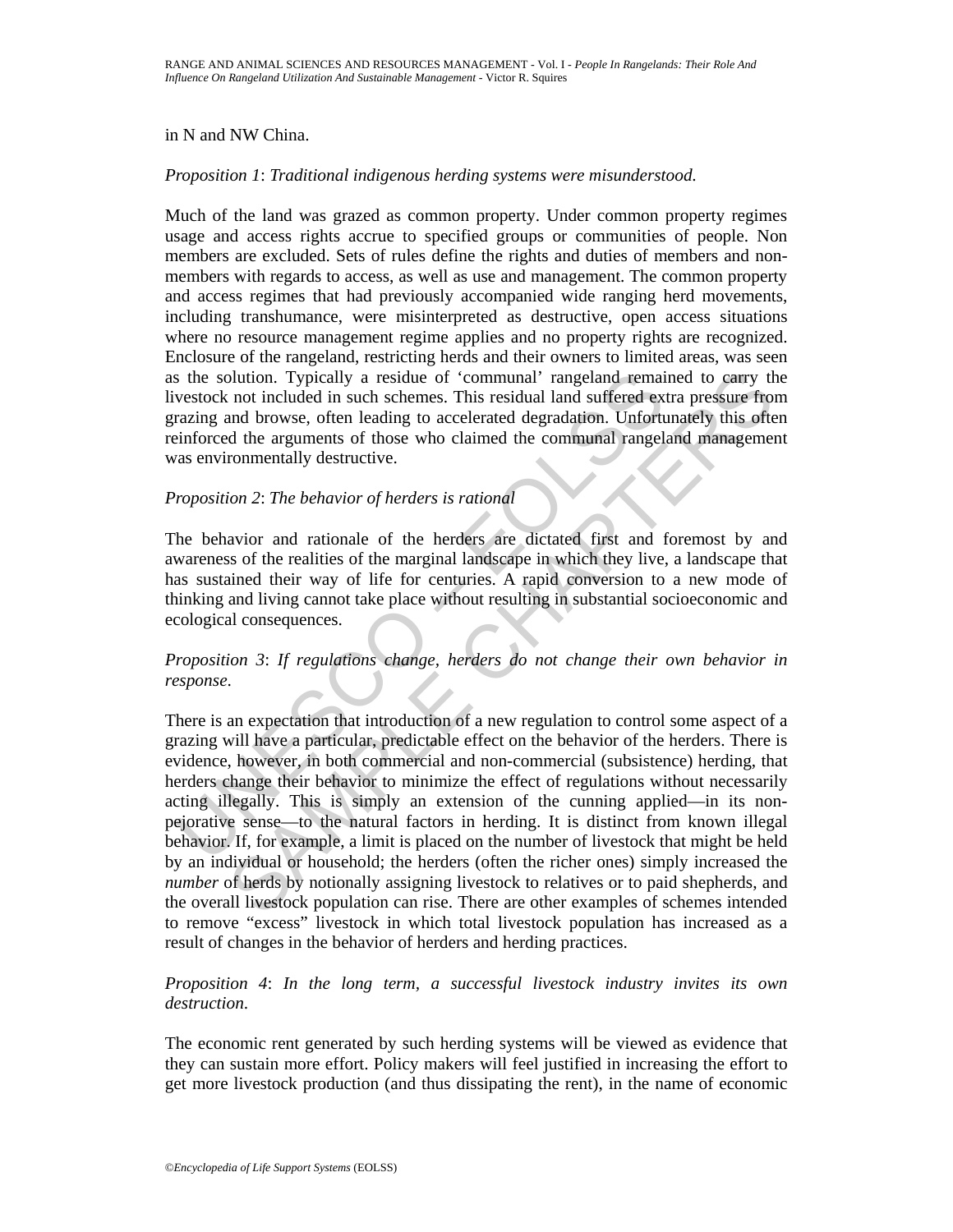development, increasing employment, equity, or some other political or social objective unrelated to the ability of the rangeland to sustain its production and generation of economic rent with increased grazing pressure.

One effect of this kind of management is that, in a relatively short time, the initial temporary permits became permanent entitlements to graze. It then is almost inevitable that they become saleable. This capitalizes economic rent, and is a complication in management. In a few rangelands, such capitalization has damaged cooperative herding arrangements among the license holders and set off competitive harvesting of forage and other resources more like uncontrolled open access rangelands. Only where there are stringent and effective controls on effort and stocking levels have rangelands managed in this way remained more sustainable than most others did.



Visit: http://www.eolss.net/Eolss-sampleAllChapter.aspx

#### **Bibliography**

#### *Books*

- - -

Grice, A. and Hodgkinson, K. (eds.) (2003). "*Global Rangelands"* [A collection of articles written in an attempt to capture the key points from the International Rangeland Congress held in Townsville, Australia in 2xxx]

Squires, V. and Sidahmed, A.(eds.) (199x) Drylands: Sustainable use of rangelands into the twenty-first century. IFAD, Rome [A useful collection of materials that assesses the future of range livestock systems and the people whose livelihoods and lifestyles depend on them]

J. F. Reynolds, and D. M. Stafford Smith, (eds.) (2002). "*Global Desertification: Do Humans Cause Deserts?"*Dahlem University Press, 403-424. [An insightful attempt to answer the vexed question of how to partition the natural and human contribution as causative factors in land degradation]

 D. Eldridge and D. Freudenberger (eds.) "*People of the Rangelands: Building the Future*" Proceedings of the 6<sup>th</sup> International Rangeland Congress Inc. Townsville, Australia. [A collection papers presented to the Congress with a theme on people and their role in mitigating or exacerbating rangeland problems]

IPCC Secretariat, (2007) IPCC 4<sup>th</sup> Assessment Report AR4 Synthesis Report, World Meteorological Organization, Geneva. [An updated assessment of the impact of global climate change and the implications for ecology and economy].

#### *Articles*

Mills, D., Blench, R., Gillam, B., Martin, M. Fitzhardinge, G. Davies, J, Campbell, S. and Woodhams, L. (1999) "Rangelands: People, perceptions and perspectives" "*People of the Rangelands: Building the Future*" D. Eldridge and D. Freudenberger (eds.) Proceedings of the 6<sup>th</sup> International Rangeland Congress Inc. Townsville, Australia.

Pastore, G. and Giampietro, M. (2000). Ecological approach to agricultural production and ecosystem theory: the amoeba approach. In: agro-ecosystems, natural resources management and human health related research in East Africa. ILRI Proceedings, Nairobi pp. 15-30. [Introduces the concept of ecological footprints in the context of dryland farming and pastoralism in a way that links ecology,